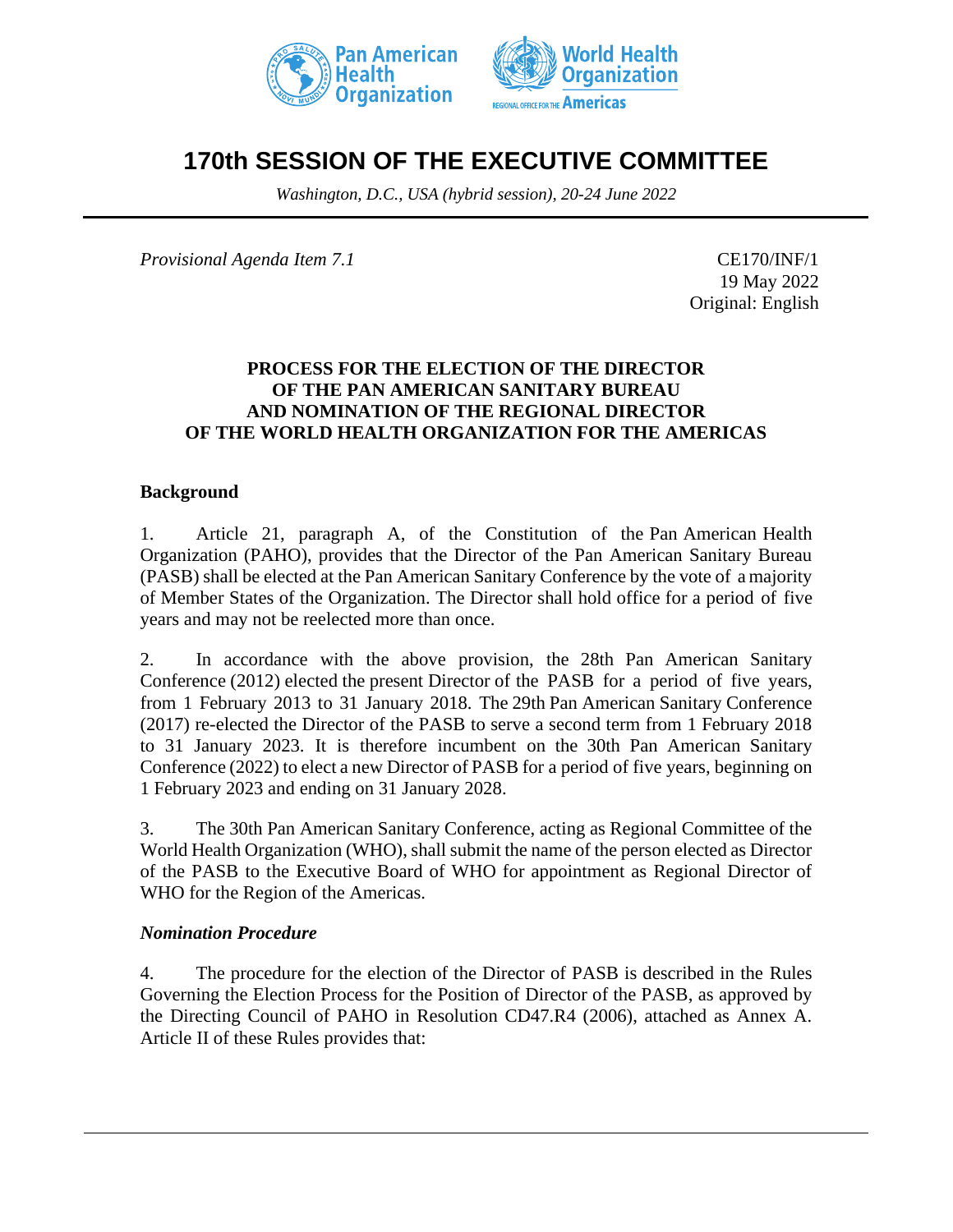"2.1 The process for electing the Director shall begin at least six months prior to the date fixed for the opening session of the Pan American Sanitary Conference (the Conference) or by 1 March, which ever comes first, with a notification from the President of the Executive Committee to the Member States, Participating States, and Associate Members inviting nominations for the post of Director to be submitted to the President of the Executive Committee. Such notification shall include a copy of these Rules.

2.2 […] each Member State, Participating State, or Associate Member may submit the name of only one national from a country within the Region as a candidate for the post of Director, in a sealed, confidential envelope addressed to the President of the Executive Committee, c/o Legal Counsel, Pan American Health Organization, Washington, D.C., at least four months prior to the opening session of the Conference or by 1 May, which ever comes first, after which time the nomination period shall be closed. Nominations should include a curriculum vitae of the proposed candidate.

2.3 All nominations received shall be compiled by the Bureau, translated into the four official languages of the Organization, and forwarded by the President of the Executive Committee to the Member States, Participating States, and Associate Members at least three months prior to the opening session of the Conference or by 1 June, which ever comes first."

5. Accordingly, and given that the 30th Pan American Conference isscheduled to take place from 26-30 September 2022, the election processfor the post of Director of PASB for the term 2023-2028 formally began on 1 March 2022 when the President of the Executive Committee invited Member States, Participating States and Associate Members of PAHO to submit nominations for the position of Director by no later than 1 May 2022.

6. After the closure of the nominating period on 1 May 2022, PASB compiled all nominations received and translated them into the four official languages of the Organization. The President of the Executive Committee will forward this information to the Member States, Participating States and Associate Members by 1 June 2022. Thereafter, the President of the Executive Committee shall convene a Candidates' Forum pursuant to Article III of the above referenced Rules Governing the Election Process for the Position of Director, to take place on the margins of the 170th Session of the Executive Committee of PAHO from 20-24 June 2022.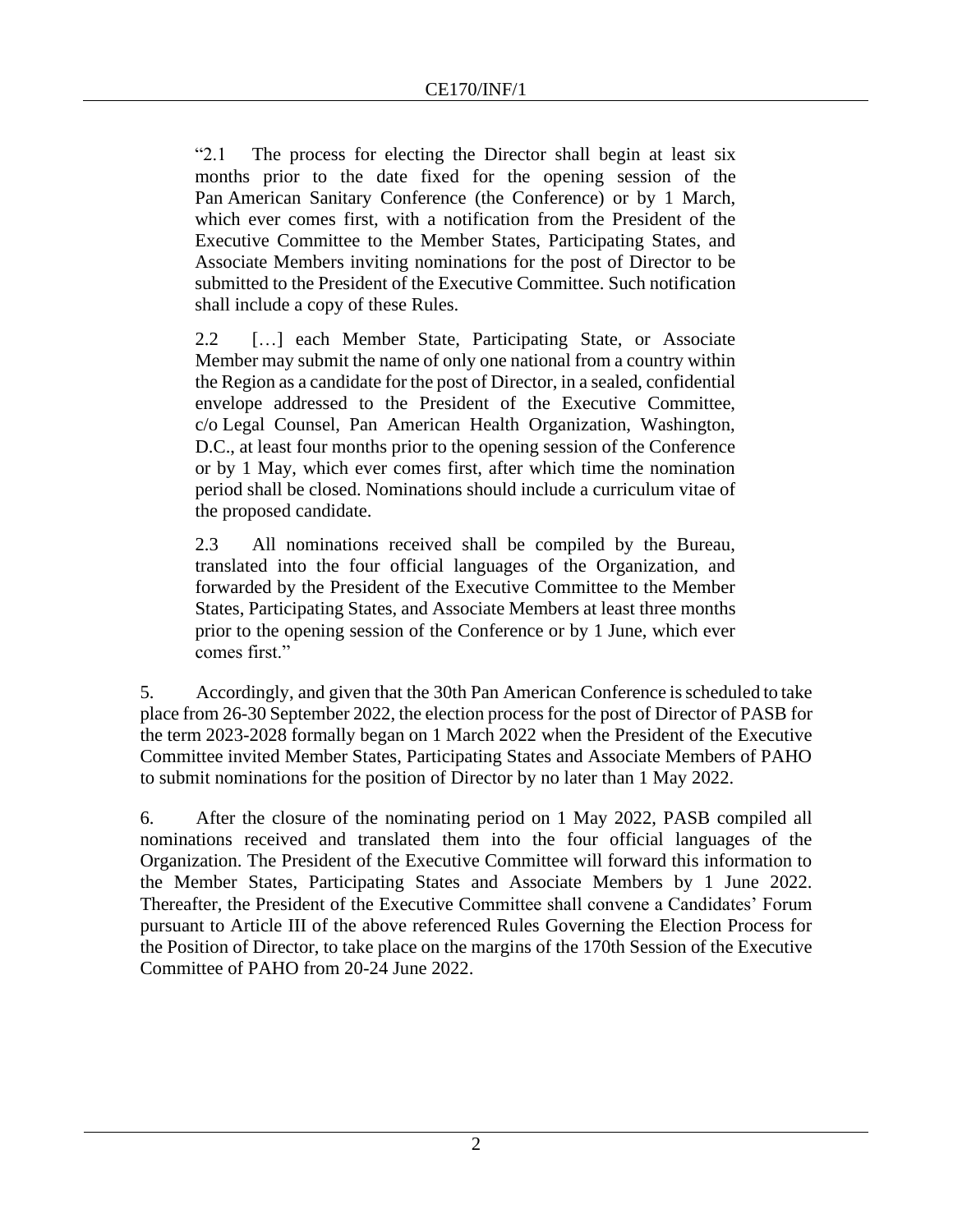## *Candidates' Forum*

7. In accordance with Article III of the Rules Governing the Election Process for the Position of Director of the PASB, the Candidates' Forum shall be established as follows:

"3.1 The President of the Executive Committee shall invite nominated candidates to make a presentation to all Member States, Participating States, and Associate Members wishing to attend a Candidates' Forum to be held on the margins of the Executive Committee session preceding the session of the Conference.

3.2 Information regarding the time, date, and logistics of the Candidates' Forum shall be sent by the President of the Executive Committee to the nominated candidates and to all Member States, Participating States, and Associate Members immediately after the closure of the presentation of candidatures as specified in Article 2.3 [of the Rules Governing the Election Process for the Position of Director of the PASB].

3.3 Nominated candidates shall be responsible for all expenses related to their participation in the Candidates' Forum.

3.4 Members States, Participating States, and Associate Members shall be responsible for all expenses related to their participation in the Candidates' Forum.

3.5 Wherever possible, modern technology will be utilized to facilitate the widest possible participation of all of the Organization's membership, including video conferencing. Verbatim transcripts of the presentations and discussions at the Candidates' Forum will also be made available.

3.6 The order of the presentations to be made by the candidates shall be determined by lot, and candidates will be called one at a time. Candidates shall be allowed no more than 30 minutes to make an oral presentation and one hour for questions and answers from Member States, Participating States, and Associate Members in attendance. The oral presentation shall include the candidate's platform outlining their vision, proposed policy priorities, and financial and programmatic direction for the Organization. The time limit should be strictly adhered to."

8. The Candidates' Forum will be held at PAHO Headquarters in Washington, D.C. after the closure of the 170th Session of the Executive Committee on 24 June 2022. The Forum will be conducted in accordance with the Guidelines for the Candidates' Forum for the Position of Director of the PASB, attached as Annex B.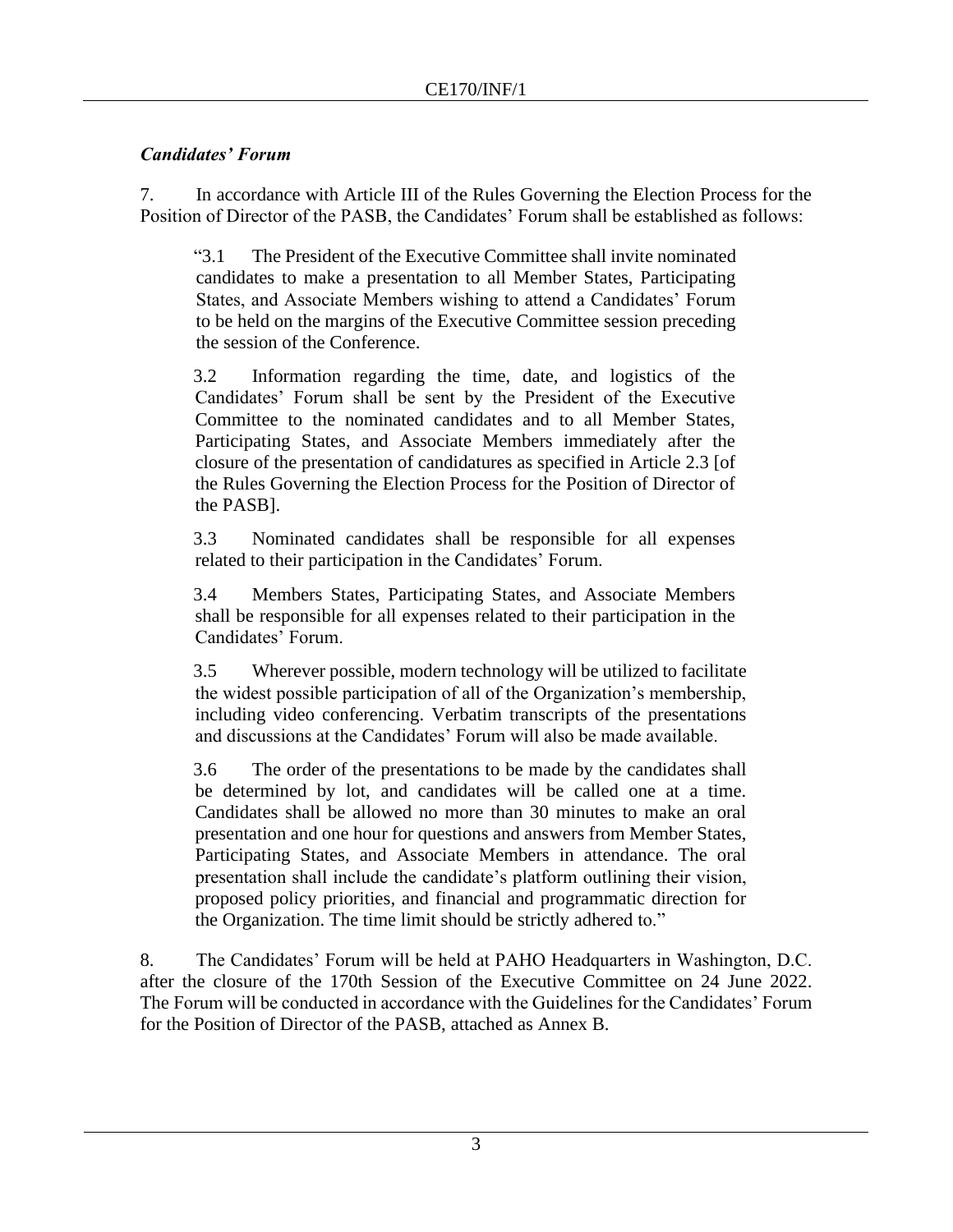## *Election*

9. The election of the Director of the PASB shall take place in conformity with Article 21, paragraph A, of the Constitution of PAHO, at the 30th Pan American Sanitary Conference, scheduled to take place in Washington, D.C., from 26-30 September 2022.

10. In accordance with Article 56 of the Rules of Procedure of the Pan American Sanitary Conference, the Director of the PASB shall be elected by secret ballot from among the nominated candidates.

11. Acting as Regional Committee of WHO, and in conformity with Articles 49 and 52 of the Constitution of WHO, the Pan American Sanitary Conference shall submit to the Executive Board of WHO the name of the person elected as Director of the PASB, for appointment as Regional Director of WHO.

## **Action by the Executive Committee**

12. The Executive Committee is requested to take note of this report on the process for the election of the Director of the PASB.

Annexes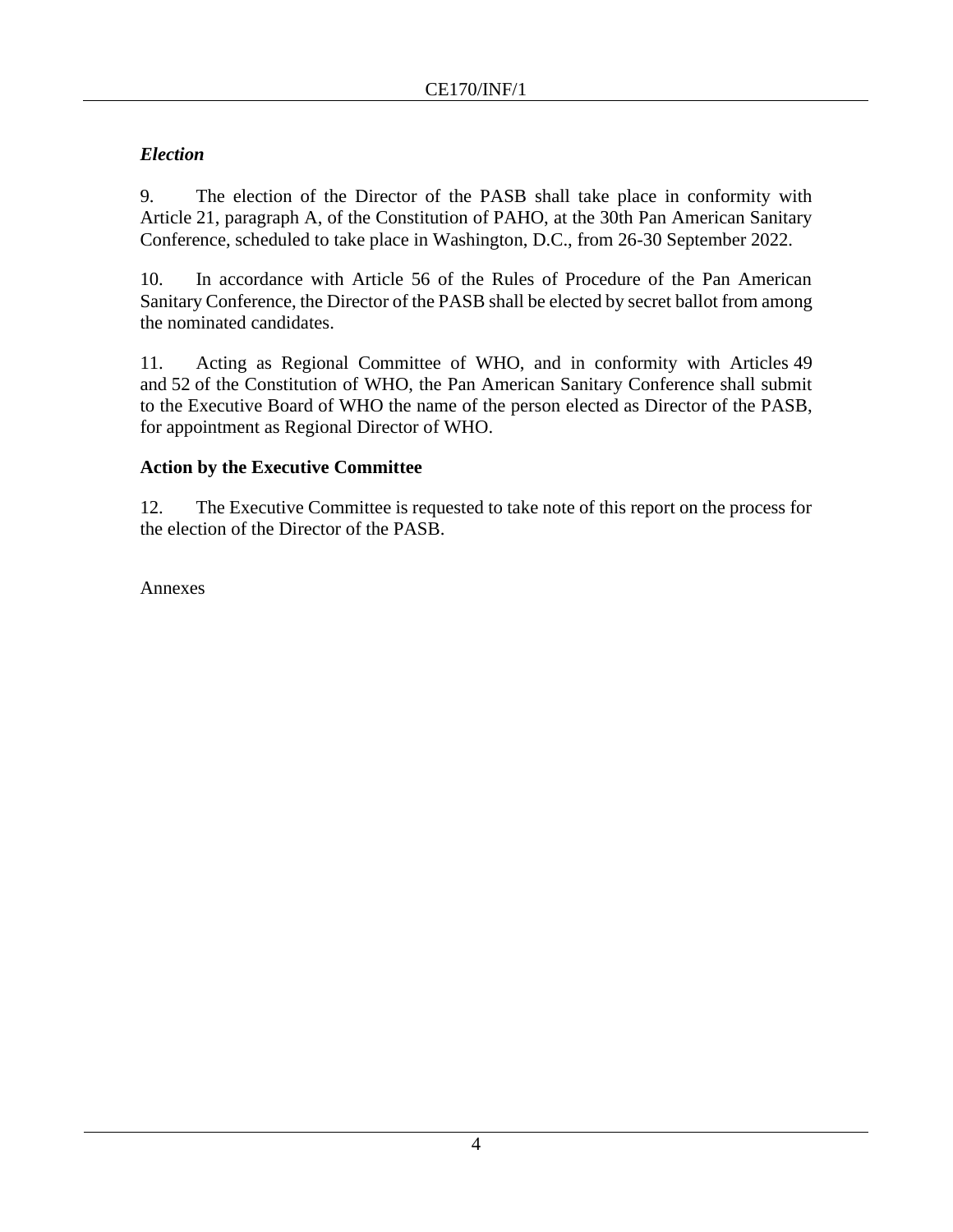#### **Annex A**

### **RULES GOVERNING THE ELECTION PROCESS FOR THE POSITION OF DIRECTOR OF THE PAN AMERICAN SANITARY BUREAU<sup>1</sup>**

#### Article I

#### Nominating Guidelines

- 1.1 Candidates nominated for the post of Director of the Pan American Sanitary Bureau should have:
- (1) a strong technical and public health background, extensive experience in international health and understanding of the inter-American and United Nations systems;
- (2) a proven history and evidence of public health leadership, and management skills appropriate for a complex health-related organization;
- (3) sensitivity to and respect for the cultural, social, political, and economic diversity within and among the countries in the Region;
- (4) knowledge of the regional health situation and of the wide range of health systems in the Region;
- (5) a strong commitment to the work of PAHO;
- (6) good physical condition, as required of all staff members of the Organization; and
- (7) fluency in one of the official languages and a working knowledge of one of the others.
- 1.2 Candidates should be willing to sign the mandated PAHO and WHO Declaration of Conflict of Interest.

#### Article II Presentation of Nominations

2.1 The process for electing the Director shall begin at least six months prior to the date fixed for the opening session of the Pan American Sanitary Conference (the Conference) or by 1 March, which ever comes first, with a notification from the President of the Executive Committee to the Member States, Participating States, and Associate Members inviting nominations for the post of Director to be submitted to the President of the Executive Committee. Such notification shall include a copy of these Rules.

<sup>1</sup> Rules Governing the Election Process for the Position of Director of the Pan American Sanitary Bureau, adopted by the 47th Directing Council, Resolution CD47.R4 (2006).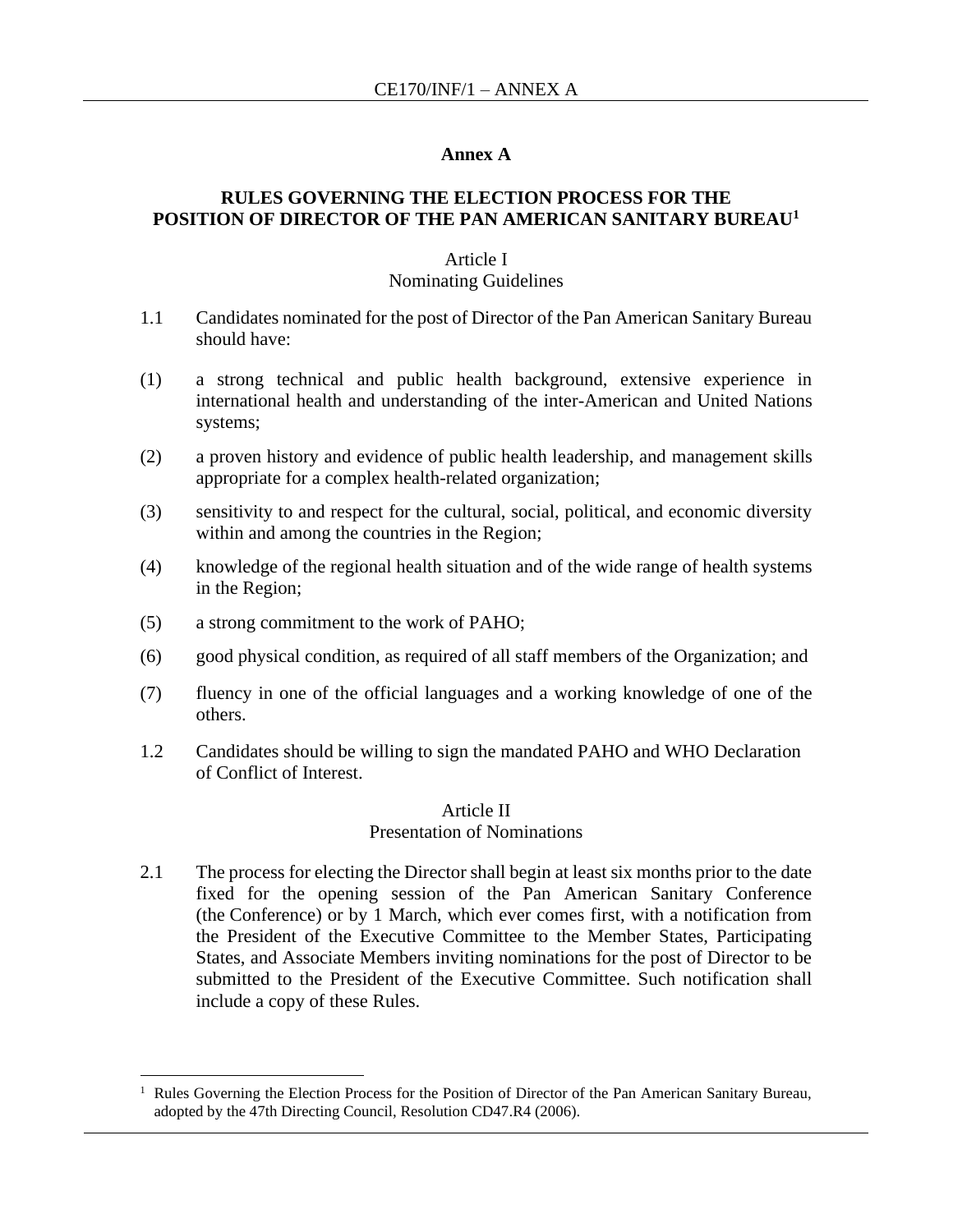- 2.2 Following the Nominating Guidelines in Article I above, each Member State, Participating State, or Associate Member may submit the name of only one national from a country within the Region as a candidate for the post of Director, in a sealed, confidential envelope addressed to the President of the Executive Committee, c/o Legal Counsel, Pan American Health Organization, Washington, D.C., at least four months prior to the opening session of the Conference or by 1 May , which ever comes first, after which time the nomination period shall be closed. Nominations should include a curriculum vitae of the proposed candidate.
- 2.3 All nominations received shall be compiled by the Bureau, translated into the four official languages of the Organization, and forwarded by the President of the Executive Committee to the Member States, Participating States, and Associate Members at least three months prior to the opening session of the Conference or by 1 June, which ever comes first.

## Article III

### Candidates' Forum

- 3.1 The President of the Executive Committee shall invite nominated candidates to make a presentation to all Member States, Participating States, and Associate Members wishing to attend a Candidates' Forum to be held on the margins of the Executive Committee session preceding the session of the Conference.
- 3.2 Information regarding the time, date, and logistics of the Candidates' Forum shall be sent by the President of the Executive Committee to the nominated candidates and to all Member States, Participating States, and Associate Members immediately after the closure of the presentation of candidatures as specified in Article 2.3 above.
- 3.3 Nominated candidates shall be responsible for all expenses related to their participation in the Candidates' Forum.
- 3.4 Member States, Participating States, and Associate Members shall be responsible for all expenses related to their participation in the Candidates' Forum.
- 3.5 Wherever possible, modern technology will be utilized to facilitate the widest possible participation of all of the Organization's membership, including video conferencing. Verbatim transcripts of the presentations and discussions at the Candidates' Forum will also be made available.
- 3.6 The order of the presentations to be made by the candidates shall be determined by lot, and candidates will be called one at a time. Candidates shall be allowed no more than 30 minutes to make an oral presentation and one hour for questions and answers from Member States, Participating States, and Associate Members in attendance. The oral presentation shall include the candidates' platform outlining their vision, proposed policy priorities, and financial and programmatic direction for the Organization. The time limit should be strictly adhered to.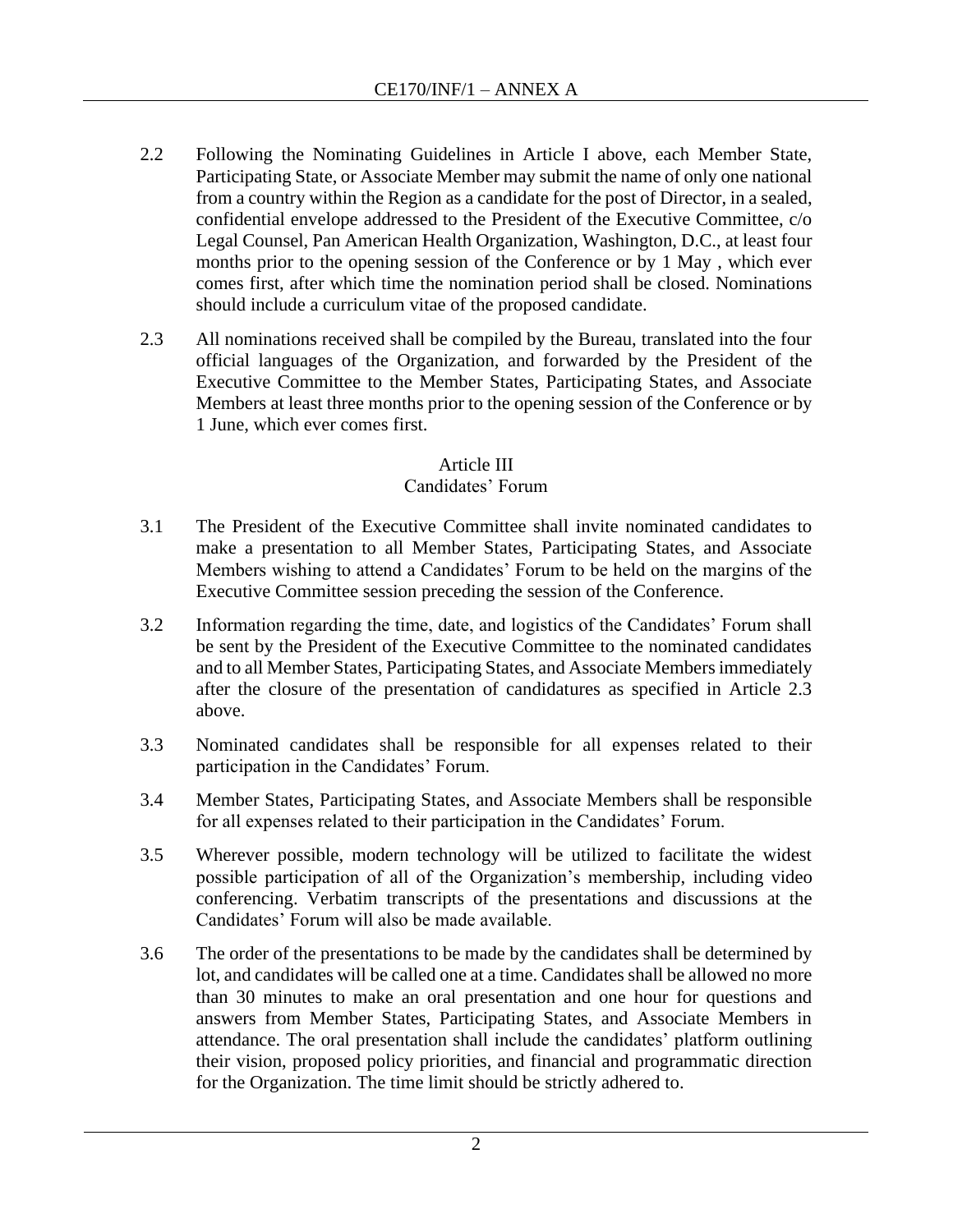### Article IV

## Candidates Who Are PAHO or WHO Staff Members

- 4.1 For the purposes of these Rules, a Director seeking reelection, staff members of PAHO or WHO, and any other person in an employment relationship with the Organization who has been nominated for the post of Director shall be considered as "internal candidates."
- 4.2 In conformity with the international character of their functions, no internal candidate may make direct or indirect use of their positions to further their candidacies, and shall not use the resources of the Organization for campaign purposes.
- 4.3 In pursuing their candidacy, no internal candidate shall communicate restricted, confidential, or otherwise privileged information to anyone or use that information to their private advantage.
- 4.4 In consideration of Staff Regulation 1.8, Internal Candidates for the post of Director shall either resign or take leave from the Organization, as applicable, once the nominations are forwarded by the President of the Executive Committee to Member States, Participating States, and Associated Members pursuant to Article 2.3 of these Rules. The period of leave shall last until the election or until such time as the staff member withdraws his or her candidacy. In the case of leave, the staff member shall first be placed on annual leave until such leave has been exhausted and then, as necessary, on leave with pay. During such time, the staff member shall not represent the Organization in any manner whatsoever. Except for the Director, Deputy Director and Assistant Director, a staff member whose candidacy was not successful, and who opted to take leave shall have the right to return to the position that he or she occupied previously in the Organization or, at the discretion of the Organization, to another position at a level equal to the grade held previously to taking such leave.
- 4.5 The foregoing Section 4.4 shall not apply to the Director in office. Nonetheless, the Director shall strictly conform to the requirements of Sections 4.2 and 4.3 of these Rules, for the entire period preceding the election.
- 4.6 For the purpose of conserving the independence and impartiality inherent in the international character of their function, and to assure that a level playing field is maintained in the election of the Director, staff members of PAHO or WHO and any other person in an employment relationship with the Organization, shall not engage in campaign activities for or otherwise support any candidate for the position of Director.
- 4.7 Failure to observe the provisions established in this Article constitutes serious misconduct and shall result in disciplinary action, which may include summary dismissal, under the applicable Staff Rules and Regulations, or breach of contract and grounds for termination, as applicable.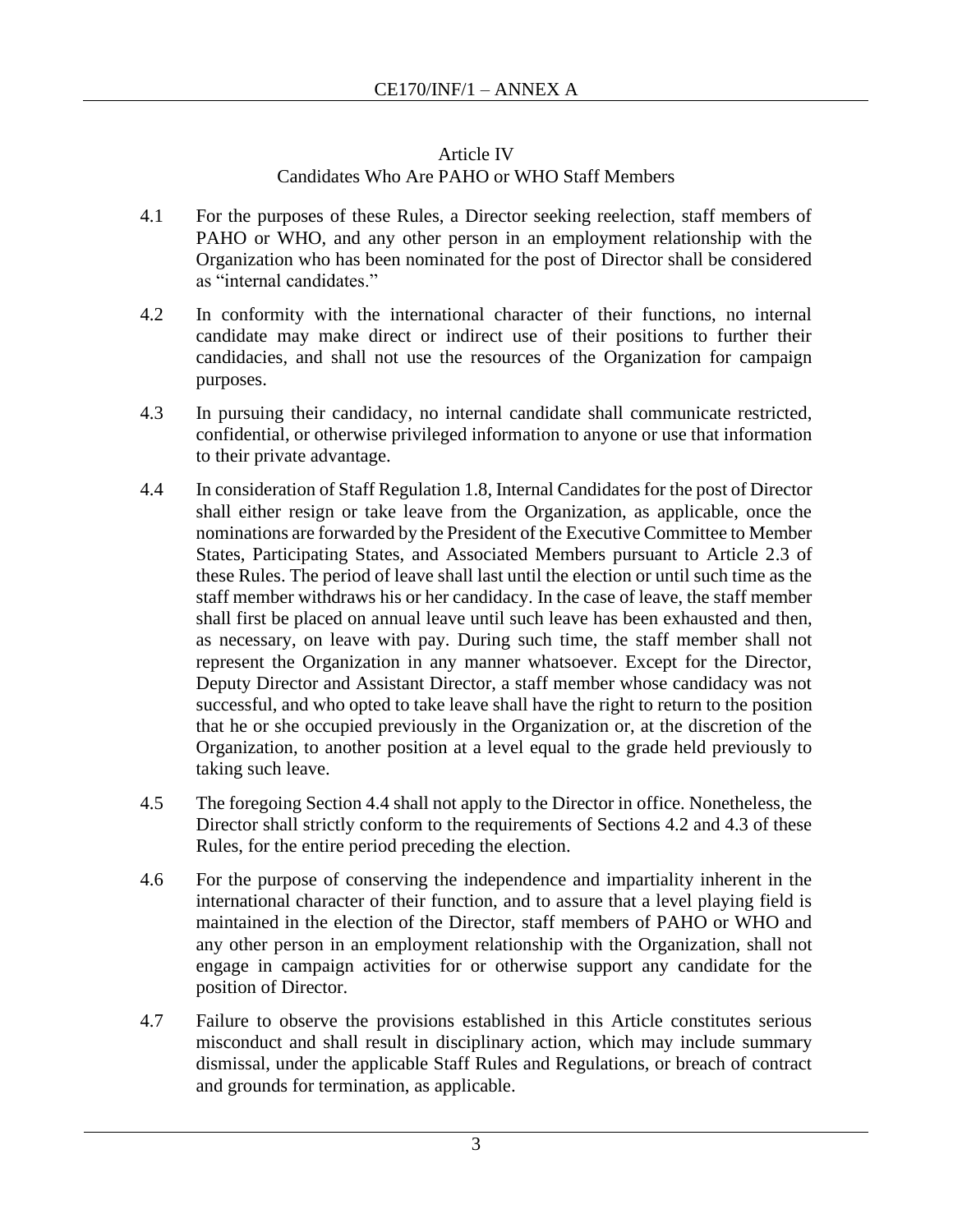4.8 In the case of internal candidates who are staff members of WHO, the President of the Executive Committee shall request the Director-General of WHO to consider the application of Article IV of these Rules to such candidates.

### Article V

## Election

5.1 The Conference shall elect the Director by secret ballot from among the nominated candidates, in conformity with Article 21, paragraph A, of the Constitution and the Rules of Procedure of the Conference.

### Article VI Post Election Measures

- 6.1 Delegates from Member States, Participating States, or Associate Members participating in the election may not be employed or contracted by the Organization for a period of one year thereafter.
- 6.2 In the case of Delegates from Member States, Participating States, or Associate Members participating in the election that are appointed as Temporary Advisers, the Secretariat shall present the President of the Executive Committee with an information paper listing all such appointments every three months for a period of one year after the election of the Director.
- 6.3 In order for the Executive Committee to be apprised of funding authorizations from the Country Variable Allocation and the Regional Director's Development Fund, a report on such activities shall be prepared by the Secretariat, reviewed by the Director of Administration, and sent to the President of the Executive Committee every three months for a period of six months prior to and a period of one year after the election of the Director.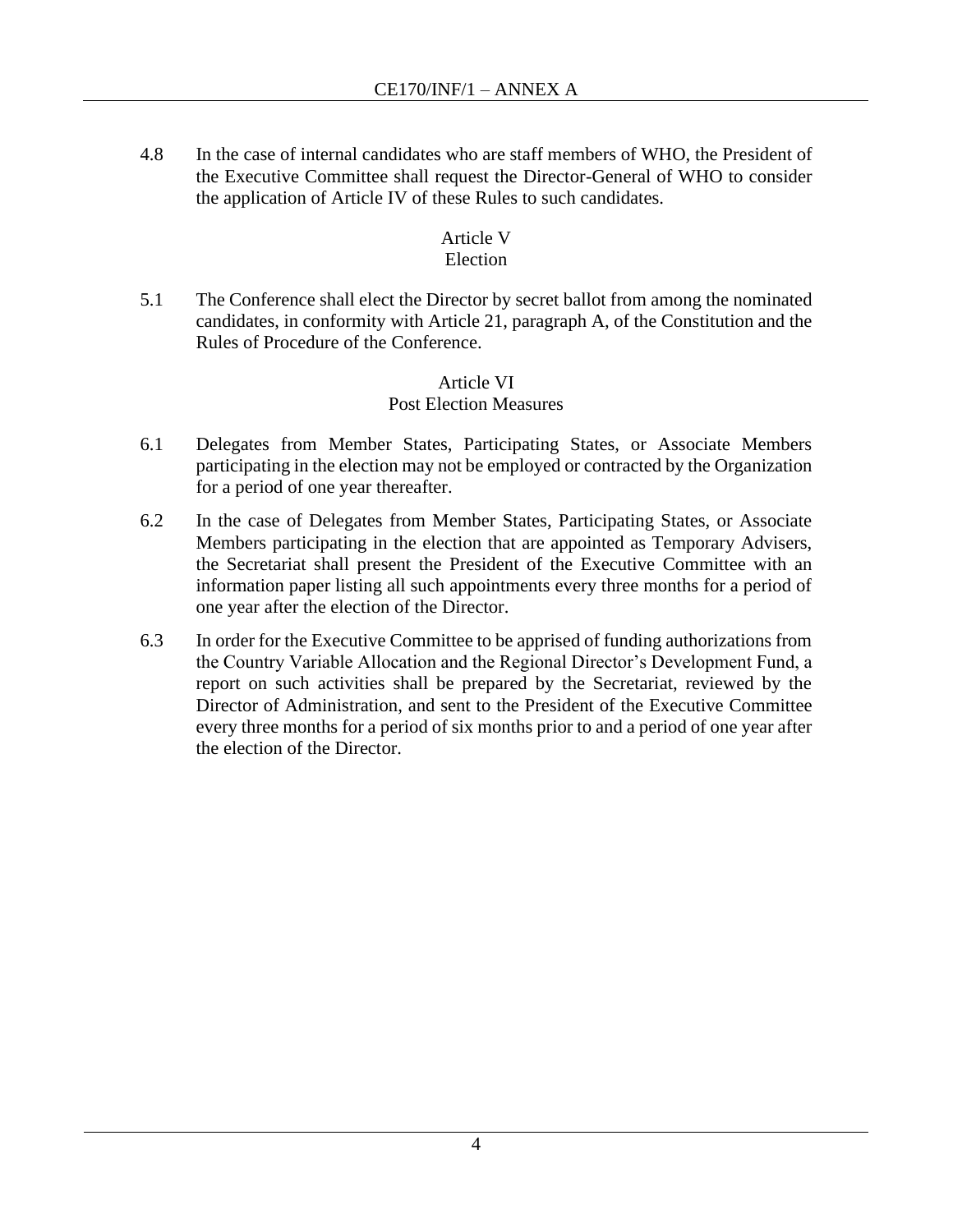#### **Annex B**

### **GUIDELINES FOR THE CANDIDATES' FORUM: ELECTION OF THE DIRECTOR OF THE PAN AMERICAN SANITARY BUREAU**

1. This document provides the guidelines applicable to the Candidates' Forum established in accordance with the Rules Governing the Election Process for the Position of Director of the Pan American Sanitary Bureau (PASB).

#### *Article III of the Rules Governing the Election Process for the Position of Director of the PASB* provides:

- The President of the Executive Committee shall invite nominated candidates to make a presentation to all Member States, Participating States, and Associate Members wishing to attend a Candidates' Forum to be held on the margins of the Executive Committee session preceding the session of the Pan American Sanitary Conference where the election is to take place.
- Information regarding the time, date, and logistics of the Candidates' Forum shall be sent by the President of the Executive Committee to the nominated candidates and to Member States, Participating States, and Associate Members at least three months prior to the opening of the session of the Pan American Sanitary Conference where the election is to take place or by 1 June, which ever comes first.
- Nominated candidates shall be responsible for all expenses related to their participation in the Candidates' Forum.
- Member States, Participating States, and Associate Members shall be responsible for all expenses related to their participation in the Candidates' Forum.
- A web-based interactive virtual meeting application will be used to facilitate the widest possible participation of Member States, Participating States, and Associate Members.
- Verbatim transcripts of the presentations and discussions at the Candidates' Forum will be sent by the PASB Secretariat to each Member State, Participating State and Associate Member whether or not they participated in the Forum.

#### *Format of the Forum*:

2. The Candidates' Forum shall be conducted by the President of the Executive Committee, or in his/her absence the Vice President of the Executive Committee, with assistance from the PASB Secretariat.

3. Simultaneous interpretation will be provided in all four official languages of PAHO (English, French, Portuguese, and Spanish).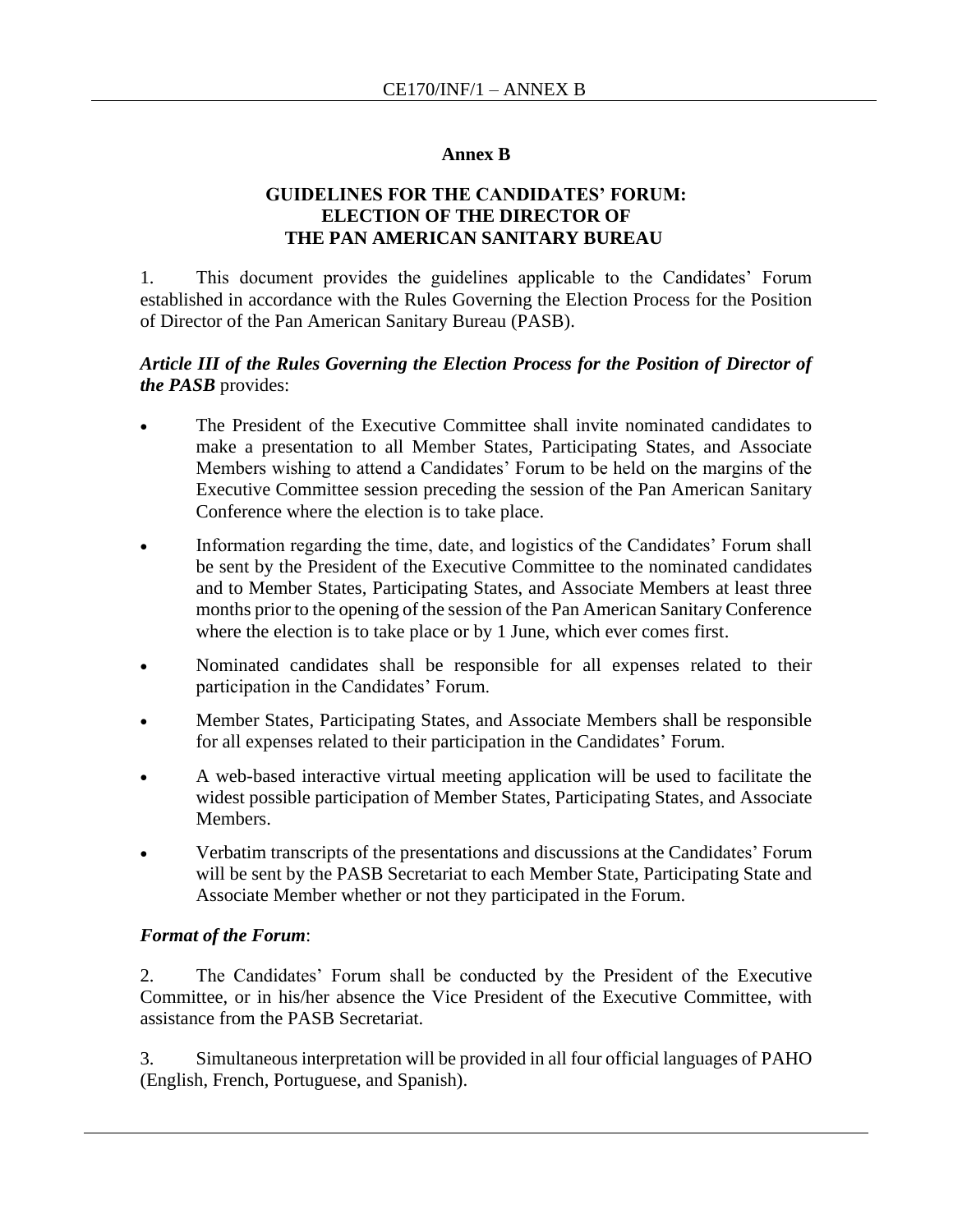4. Each candidate shall be allowed no more than 30 minutes to make an oral presentation and 60 minutes to answer questions from Member States, Participating States and Associate Members, in attendance (physically or virtually). The time limit should be strictly adhered to.

5. The order in which the candidates will present shall be determined by lot, and candidates will be called one at a time.

6. The oral presentation shall include the candidate's platform outlining their vision, proposed policy priorities, and financial and programmatic direction for the Organization.

7. During each candidate's oral presentation Member States, Participating States, and Associate Members participating in the Forum may indicate that they wish to ask a question by requesting the floor. Those Member States, Participating States and Associate Members participating in person may request the floor by raising their country's name plate. Member States, Participating States and Associate Members who are participating virtually may request the floor by using the 'raise hand' function on the virtual meeting application.

8. Once each candidate has completed his/her oral presentation, the moderator will give Member States, Participating States and Associate Members a final opportunity to indicate whether they wish to ask a question after which the list of all those who have registered to ask a question will be declared closed.

9. The PASB Secretariat will count the number of Member States, Participating States and Associate Members who registered to ask questions and will read the list.

10. The PASB Secretariat will then place in a transparent ballot box the name of each Member State, Participating State and Associate Member who has registered to ask a question.

11. The President of the Executive Committee will then draw lot from the transparent ballot box and will invite each Member State, Participating State or Associate Member to pose their question to the candidate in any of the four PAHO official languages. The process will be repeated until the 60 minutes allotted for the question-and-answer session is exhausted.

12. Each Member State, Participating State and Associate Member registered will be allowed up to one minute to ask a question. Multiple-part questions will not be permitted. Member States, Participating States and Associate Members should not ask questions to which the candidate has already provided an answer during his/her presentation or in response to a previous question.

13. Each candidate will have a maximum of 3 minutes to respond to each question. The candidate can choose to shorten his/her responses in order to answer more questions.